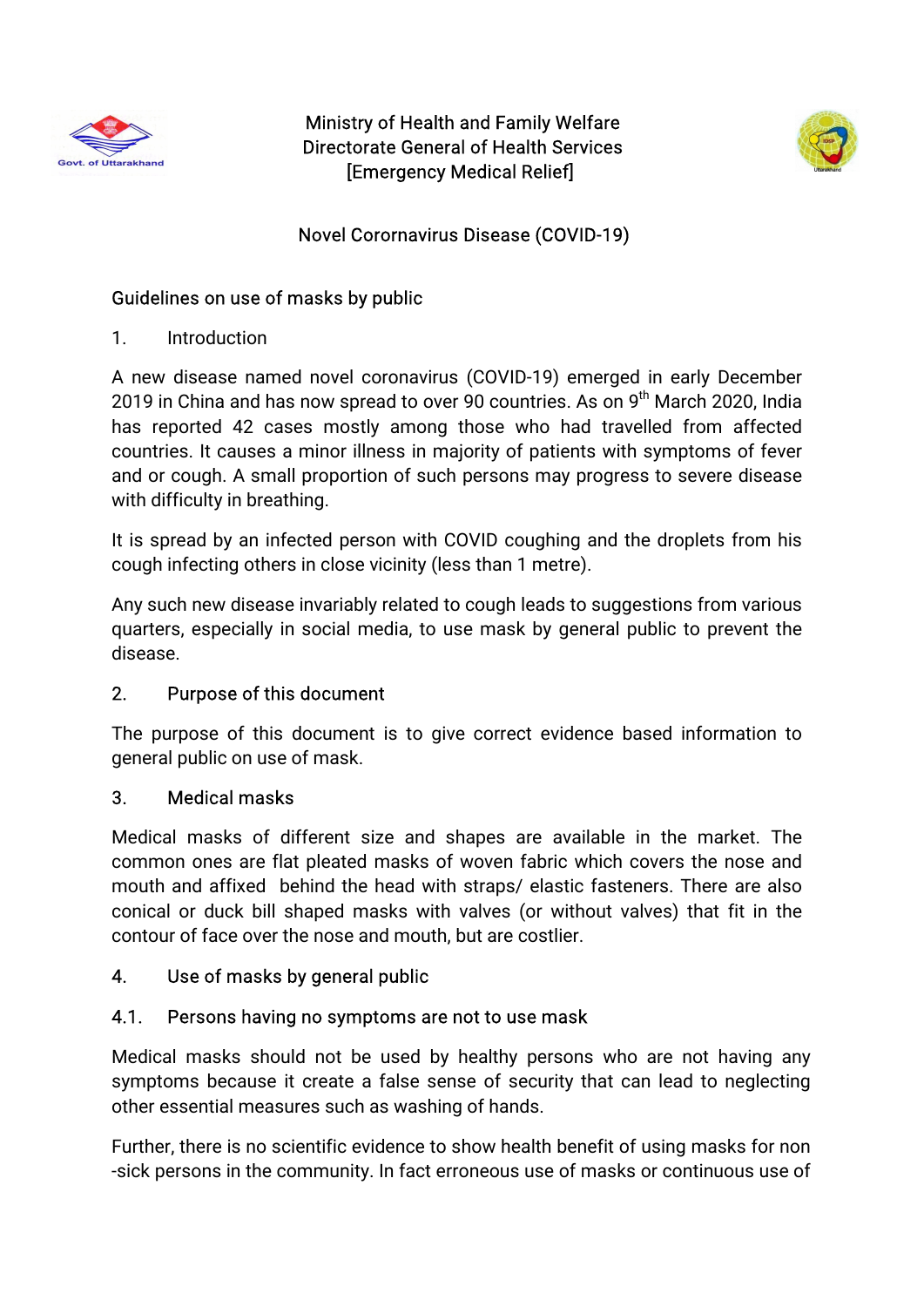a disposable mask for longer than 6 hours or repeated use of same mask may actually increase risk of getting an infection. It also incurs unnecessary cost.

In such situation, more effective steps are:

- i. Wash hands frequently with soap and water for 40 seconds. An alcohol based hand sanitizer with 70% alcohol must be used for 20 seconds. If hands are dirty or soiled, do not use alcohol based hand sanitizer, but wash hands preferably with soap and water.
- ii. While coughing or sneezing cover nose and mouth with handkerchief, paper tissue. If handkerchief or tissue paper is not available cough into the flexed elbow. Dispose of tissue immediately after use and wash hands.
- iii. Refrain from touching face, mouth, nose and eves.
- iv. Stay at least a metre away from those coughing or sneezing.
- v. Monitor your body temperature.

### 4.2. When and who should use medical masks (apart from health care worker).

4.2.1. When a person develops cough or fever.

Use of medical three layer masks when ill, will prevent your infection from spreading to others. However you also need to wash your hands frequently to avoid spreading infection to others.

4.2.2. While visiting a healthcare facility.

4.2.3. When you are caring for an ill person.

4.2.4. Close family contacts of such suspect/confirmed cases undergoing home care should also use Triple layer medical mask.

#### 4.3. Duration for which a medical mask will remain effective

A medical mask, if properly worn, will be effective for 8 hours. If it gets wet in between, it needs to be changed immediately.

#### 4.4. Correct procedure of wearing triple layer mask

While wearing a medical mask, the steps given below needs to be followed. If you do not follow them, you may get infected from the mask itself. These steps are:

• Unfold the pleats; make sure that they are facing down.